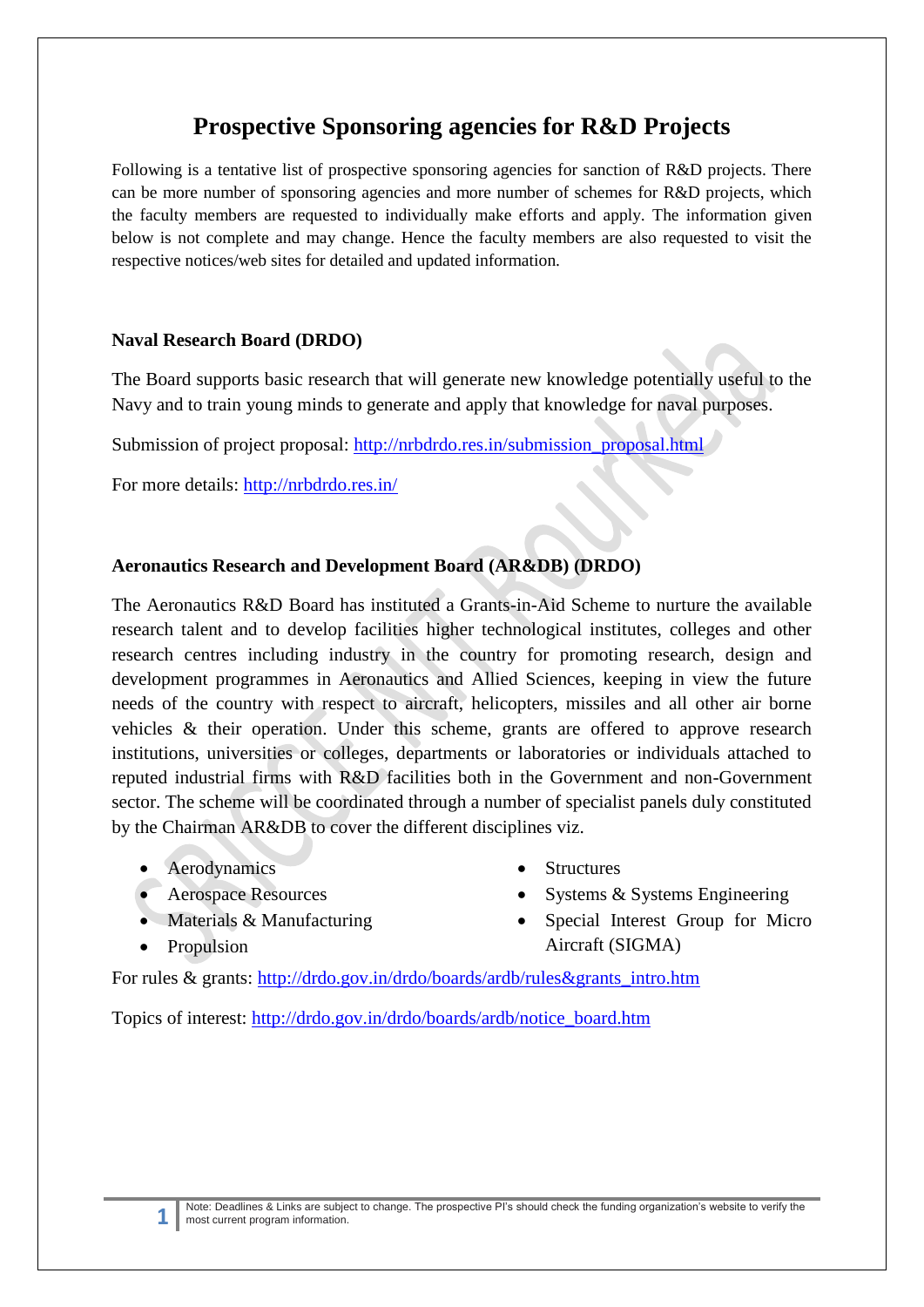#### **Armaments Research Board (DRDO)**

DRDO is promoting innovative/basic research among Academic and Research Institutions across the country through Grant-in-Aid schemes of Research Boards and Dte of ER & IPR. Under these schemes, grants are offered to research organizations / universities / departments/ laboratories to carry out research in basic sciences and engineering, setting up of basic facilities/infrastructures and conduct of conference/seminars/ symposia/ workshops etc.

For Area of interest and formats:<http://drdo.gov.in/drdo/English/index.jsp?pg=armreb.jsp>

### **Life Sciences Research Board (DRDO)**

The Board is striving to enhance health and efficiency of the soldiers operating under different harsh environmental conditions including high altitude, extreme cold, desert and micro environment of different operating systems. The major thrust areas of LSRB are life support system and biomedical technologies for air, land and sea operations, military psychology, cognitive engineering, personnel selection, human adaptation to extreme environments, ergonomics and human factors/engineering for equipment development and man machine interface, nutrition, radioprotection, stress management, combat fatigue, biodefence against human, animal and plant pathogens, specialized food technologies, vector and malaria control, biotechnology and high altitude agro animal technologies, nuclear, biological and chemical detection, protection and decontamination.

For guidelines and rules:<http://drdo.gov.in/drdo/boards/lsrb/fplsrb.htm>

# **Board of Research in Nuclear Sciences (BRNS) (DAE)**

BRNS, Department of Atomic Energy (DAE) supports extramural research and development activities in nuclear and allied sciences, engineering and technology through its nodal funding agency - the Board of Research in Nuclear Sciences (BRNS). BRNS continuously thrives to encourage, enthuse and support scientists and engineers in pursuing excellence in R  $\&$  D programmes of interest and relevance to DAE.

Format and other details: [http://barc.gov.in/brns/brns\\_research.html](http://barc.gov.in/brns/brns_research.html)

### **National Board for Higher Mathematics (NBHM) (DAE)**

The NBHM has various schemes to provide financial support to institutions and individuals to strengthen the mathematical base/potential through study, exchange or other such programs. NBHM provides assistance for selected research projects on the recommendations of the Research Programmes Committee of NBHM. Applications in prescribed forms obtainable from the office of NBHM have to be submitted well in advance.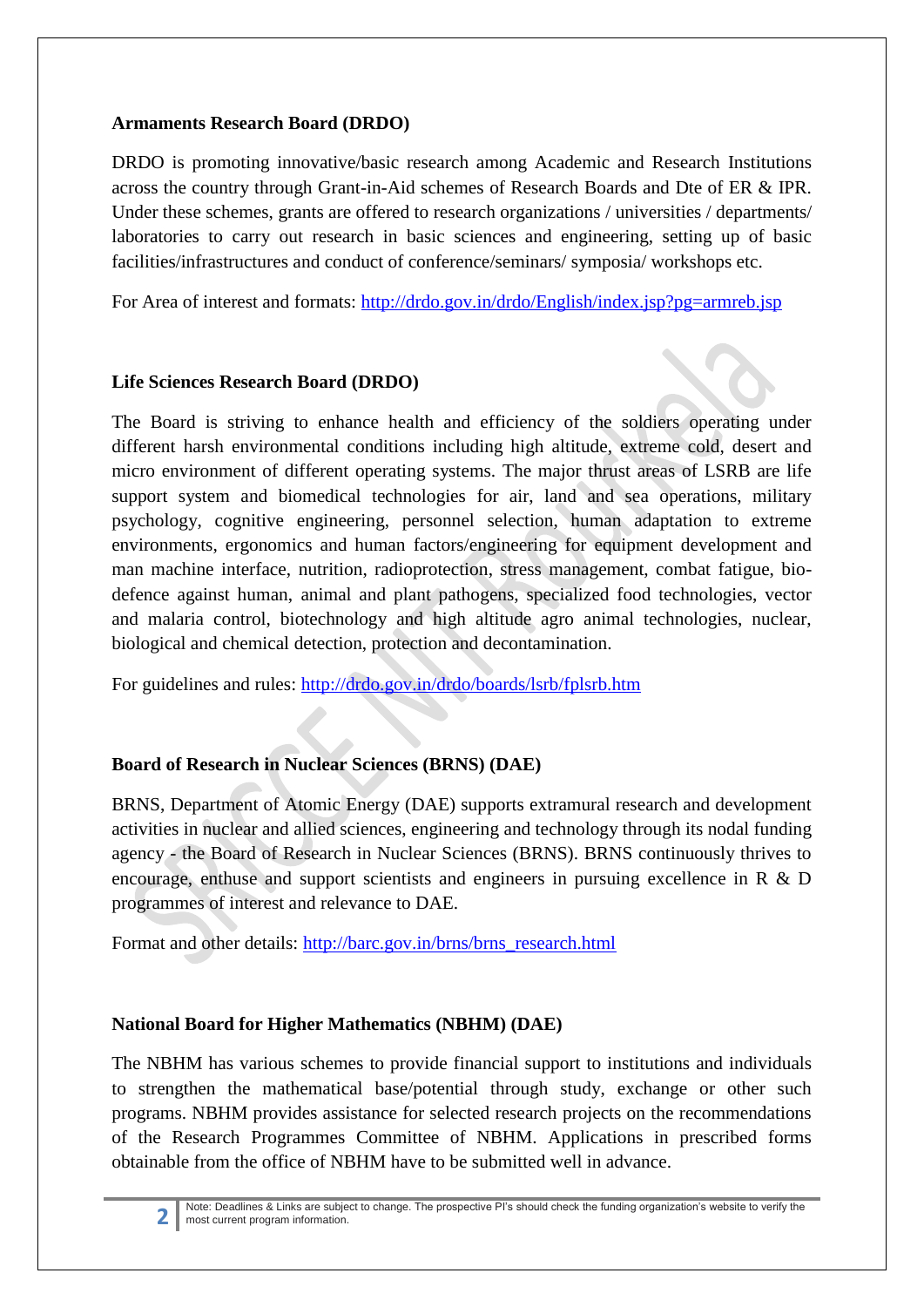Application forms:<http://www.nbhm.dae.gov.in/forms/research.doc> Brochure: <http://www.nbhm.dae.gov.in/forms/brochure.doc>

#### **Indian Space Research Organisation (ISRO)**

ISRO has evolved a programme through which financial support is provided for conducting research and development activities related to Space Science, Space Technology and Space Application to academia in India. This programme of Research Sponsored by ISRO is called RESPOND. In special cases research and development projects proposed by non-academic R & D laboratories can also be supported through this programme. The aim of RESPOND is to encourage quality research in areas of relevance to the Indian space programme.

Forms & Formats: http://www.isro.org/scripts/srgeneralrules.aspx

Area of Research: [http://www.isro.org/scripts/srareasofresearch.aspx#](http://www.isro.org/scripts/srareasofresearch.aspx)

For More Details:<http://www.isro.org/scripts/srrespond.aspx>

### **Indian Council of Medical Research (ICMR)**

ICMR invites proposals for enhancing research and development activities.

ONLINE SUBMISSION of Extramural Research Projects:<http://icmr.cdacnoida.in/ICMR/>

Thrust Areas of Research:<http://icmr.nic.in/thrust/thrust.htm>

For more details:<http://www.icmr.nic.in/Grants/Grants.html>

### **Department of Electronics and Information Technology**

DEIT encourages collaborative R&D between industry and academics/ R&D institutions for development of products and packages and bridge the gap between R&D and commercialization. DIT has already circulated the details of Multiplier Grants Scheme to Industry associations for circulation amongst its members and to leading academic institutions.

Project Proposal: [http://deity.gov.in/sites/upload\\_files/dit/files/mgsiopproposals\(1\).pdf](http://deity.gov.in/sites/upload_files/dit/files/mgsiopproposals(1).pdf)

Terms & Conditions: [http://deity.gov.in/sites/upload\\_files/dit/files/Terms&conditions.pdf](http://deity.gov.in/sites/upload_files/dit/files/Terms&conditions.pdf)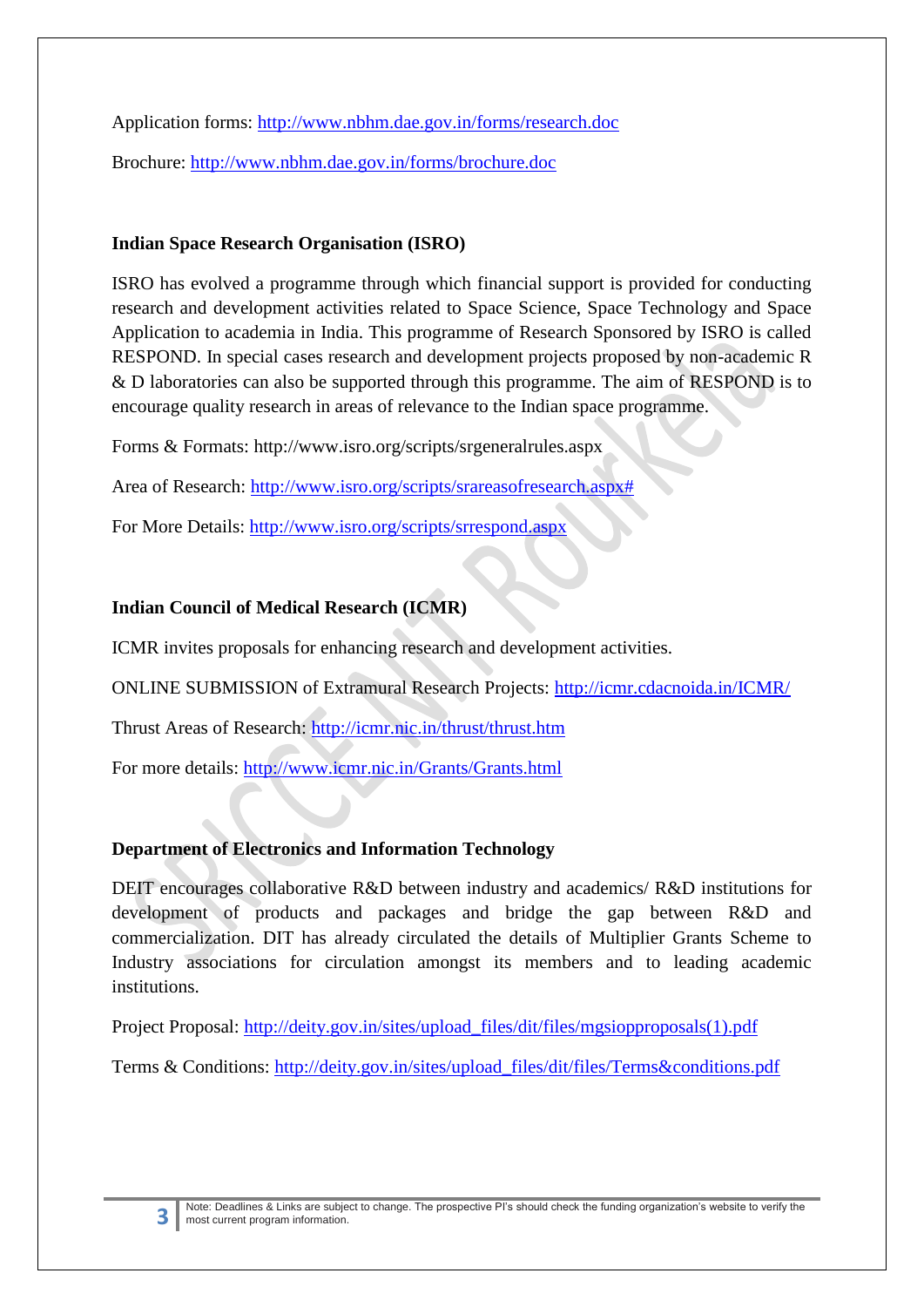### **Ministry of Earth Sciences**

All projects in the subject area mentioned below can be submitted for funding from Ministry of Earth Sciences. The various subject areas for funding are:

Atmospheric Science

• Hydrology & Cryosphere

• Ocean Science & Resources

- Earth System Science Technology
- Geoscience

For formats:<http://dod.nic.in/RND/FORMATS.doc>

Guidelines: [http://dod.nic.in/RND/new\\_2\\_Guidelines.pdf](http://dod.nic.in/RND/new_2_Guidelines.pdf)

Terms and Conditions:<http://dod.nic.in/RND/Terms&Condition.pdf>

For More Details:<http://dod.nic.in/RND/rnd.html>

# **Ministry of Environment & Forests**

The Ministry invites research proposals in prescribed format on various topics.

Application Forms & Guidelines:

[http://envfor.nic.in/sites/default/files/re\\_guidelines\\_f\\_indd.pdf](http://envfor.nic.in/sites/default/files/re_guidelines_f_indd.pdf)

For More Details:<http://envfor.nic.in/division/call-research-proposals>

The Ministry of Environment & Forests also invites research proposals for financial support in prescribed format under its NNRMS Programme. The NNRMS Programme supports research projects aimed at optimal utilization of remote sensing techniques along with conventional methods for addressing key environmental and ecological issues such as management of forests, grasslands, faunal resources, wetlands, coastal areas management including conservation of mangroves and coral resources, land degradation, impact of developmental activities on environment.

For More Details:<http://envfor.nic.in/division/call-proposals-under-nnrms-programme>

# **Ministry of New and Renewable Energy (MNRE)**

The Ministry has identified thrust areas in which R&D efforts are required. Ministry considers R&D proposals which are directly related to the activities/ programmes of the Ministry and hold promise for commercialization in near future. The thrust areas mainly covers programmes, such as, Rural Energy; Solar Energy; Energy from Urban & Industrial Wastes; Power Generation- Wind, Biomass, Small Hydro; New Technologies- Chemical Sources (fuel cells), Hydrogen, Ocean & Geothermal Energy; etc.

R & D Formats:<http://www.mnre.gov.in/schemes/r-d/rd-formats/>

**<sup>4</sup>** Note: Deadlines & Links are subject to change. The prospective PI's should check the funding organization's website to verify the most current program information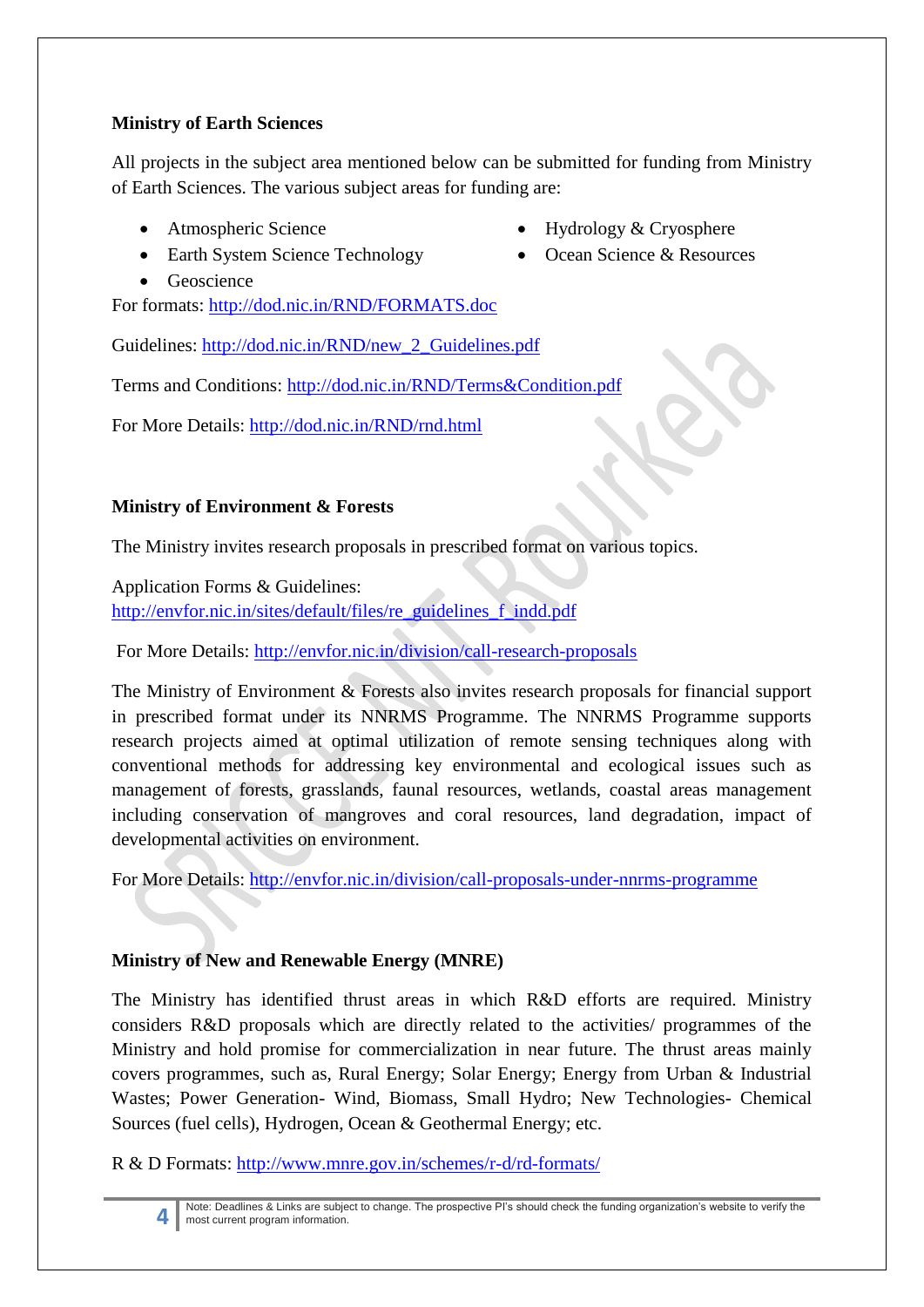New Schemes:<http://www.mnre.gov.in/schemes/r-d/scheme-10/>

For More Details:<http://www.mnre.gov.in/schemes/r-d/solar-pv-3>

#### **Department of Chemicals & Petro-Chemicals**

Department of Chemicals & Petro-Chemicals a part of the Ministry of Chemicals and Fertilizers invites proposals for research projects and establishing Center of Excellence in educational institutions.

For New Schemes:<http://chemicals.nic.in/govtschemes.htm>

For More Details:<http://chemicals.nic.in/>

#### **Ministry of Food Processing Industries**

Ministry supports research proposals of applied nature having commercial importance resulting in development of innovation products, processes, improvement in manufacturing practices, which leads to enhancement of quality and shelf life of food products thereby development of food processing industries in the country.

Guidelines  $\&$  Formats: [http://www.mofpi.nic.in/SchemeViewPage.aspx?KYEwmOL+HGpVvrjs+CYNME2/tuH1Ah](http://www.mofpi.nic.in/SchemeViewPage.aspx?KYEwmOL+HGpVvrjs+CYNME2/tuH1AhSoew1yuW4ovCBykeENzlXaUKDErydVWL6V0yT9wKiwvyYP5mR3gNk/zpp/uIzW70foHI2JZ8qgdRJ5YbZBWq70BvEDsLxDwud7uq2RIDPV1UZy+axIha0J6VudsZMy/oRaBIuqZVVF7Eir0fkhhKGVIrmpiA7t30eBs6Wz1zJxtZu39jghF941XUa1L5qqoL3hXT/3XT1yQxQ=) [Soew1yuW4ovCBykeENzlXaUKDErydVWL6V0yT9wKiwvyYP5mR3gNk/zpp/uIzW70foH](http://www.mofpi.nic.in/SchemeViewPage.aspx?KYEwmOL+HGpVvrjs+CYNME2/tuH1AhSoew1yuW4ovCBykeENzlXaUKDErydVWL6V0yT9wKiwvyYP5mR3gNk/zpp/uIzW70foHI2JZ8qgdRJ5YbZBWq70BvEDsLxDwud7uq2RIDPV1UZy+axIha0J6VudsZMy/oRaBIuqZVVF7Eir0fkhhKGVIrmpiA7t30eBs6Wz1zJxtZu39jghF941XUa1L5qqoL3hXT/3XT1yQxQ=) [I2JZ8qgdRJ5YbZBWq70BvEDsLxDwud7uq2RIDPV1UZy+axIha0J6VudsZMy/oRaBIuqZ](http://www.mofpi.nic.in/SchemeViewPage.aspx?KYEwmOL+HGpVvrjs+CYNME2/tuH1AhSoew1yuW4ovCBykeENzlXaUKDErydVWL6V0yT9wKiwvyYP5mR3gNk/zpp/uIzW70foHI2JZ8qgdRJ5YbZBWq70BvEDsLxDwud7uq2RIDPV1UZy+axIha0J6VudsZMy/oRaBIuqZVVF7Eir0fkhhKGVIrmpiA7t30eBs6Wz1zJxtZu39jghF941XUa1L5qqoL3hXT/3XT1yQxQ=) [VVF7Eir0fkhhKGVIrmpiA7t30eBs6Wz1zJxtZu39jghF941XUa1L5qqoL3hXT/3XT1yQxQ=](http://www.mofpi.nic.in/SchemeViewPage.aspx?KYEwmOL+HGpVvrjs+CYNME2/tuH1AhSoew1yuW4ovCBykeENzlXaUKDErydVWL6V0yT9wKiwvyYP5mR3gNk/zpp/uIzW70foHI2JZ8qgdRJ5YbZBWq70BvEDsLxDwud7uq2RIDPV1UZy+axIha0J6VudsZMy/oRaBIuqZVVF7Eir0fkhhKGVIrmpiA7t30eBs6Wz1zJxtZu39jghF941XUa1L5qqoL3hXT/3XT1yQxQ=)

Central/State Government and its organizations/Universities(including deemed universities) are eligible for grant-in-aid of entire cost of laboratory equipments required for labs and 25%of the cost of technical civil works to house the equipments and furniture and the fixtures associated with the equipments

#### For More Details:

[http://www.mofpi.nic.in/SchemeViewPage.aspx?KYEwmOL+HGpVvrjs+CYNME2/tuH1Ah](http://www.mofpi.nic.in/SchemeViewPage.aspx?KYEwmOL+HGpVvrjs+CYNME2/tuH1AhSoew1yuW4ovCBykeENzlXaUKDErydVWL6V0yT9wKiwvyYP5mR3gNk/zpp/uIzW70foHI2JZ8qgdRKr+mI2UXxqt5g8pQGNkquV6g5/+DMKKllIBtFwPuZDSe7dvV23bHLl091p7y4fVWnuXP8zyxdYHWycDTeQupZF6mozfPd+19IoX9Hyfpaxg61M12PJ2euYpAizBW8eh4LGM5wfFQbtyRTFWMh2wsc1) [Soew1yuW4ovCBykeENzlXaUKDErydVWL6V0yT9wKiwvyYP5mR3gNk/zpp/uIzW70foH](http://www.mofpi.nic.in/SchemeViewPage.aspx?KYEwmOL+HGpVvrjs+CYNME2/tuH1AhSoew1yuW4ovCBykeENzlXaUKDErydVWL6V0yT9wKiwvyYP5mR3gNk/zpp/uIzW70foHI2JZ8qgdRKr+mI2UXxqt5g8pQGNkquV6g5/+DMKKllIBtFwPuZDSe7dvV23bHLl091p7y4fVWnuXP8zyxdYHWycDTeQupZF6mozfPd+19IoX9Hyfpaxg61M12PJ2euYpAizBW8eh4LGM5wfFQbtyRTFWMh2wsc1) [I2JZ8qgdRKr+mI2UXxqt5g8pQGNkquV6g5/+DMKKllIBtFwPuZDSe7dvV23bHLl091p7y4](http://www.mofpi.nic.in/SchemeViewPage.aspx?KYEwmOL+HGpVvrjs+CYNME2/tuH1AhSoew1yuW4ovCBykeENzlXaUKDErydVWL6V0yT9wKiwvyYP5mR3gNk/zpp/uIzW70foHI2JZ8qgdRKr+mI2UXxqt5g8pQGNkquV6g5/+DMKKllIBtFwPuZDSe7dvV23bHLl091p7y4fVWnuXP8zyxdYHWycDTeQupZF6mozfPd+19IoX9Hyfpaxg61M12PJ2euYpAizBW8eh4LGM5wfFQbtyRTFWMh2wsc1) [fVWnuXP8zyxdYHWycDTeQupZF6mozfPd+19IoX9Hyfpaxg61M12PJ2euYpAizBW8eh4L](http://www.mofpi.nic.in/SchemeViewPage.aspx?KYEwmOL+HGpVvrjs+CYNME2/tuH1AhSoew1yuW4ovCBykeENzlXaUKDErydVWL6V0yT9wKiwvyYP5mR3gNk/zpp/uIzW70foHI2JZ8qgdRKr+mI2UXxqt5g8pQGNkquV6g5/+DMKKllIBtFwPuZDSe7dvV23bHLl091p7y4fVWnuXP8zyxdYHWycDTeQupZF6mozfPd+19IoX9Hyfpaxg61M12PJ2euYpAizBW8eh4LGM5wfFQbtyRTFWMh2wsc1) [GM5wfFQbtyRTFWMh2wsc1](http://www.mofpi.nic.in/SchemeViewPage.aspx?KYEwmOL+HGpVvrjs+CYNME2/tuH1AhSoew1yuW4ovCBykeENzlXaUKDErydVWL6V0yT9wKiwvyYP5mR3gNk/zpp/uIzW70foHI2JZ8qgdRKr+mI2UXxqt5g8pQGNkquV6g5/+DMKKllIBtFwPuZDSe7dvV23bHLl091p7y4fVWnuXP8zyxdYHWycDTeQupZF6mozfPd+19IoX9Hyfpaxg61M12PJ2euYpAizBW8eh4LGM5wfFQbtyRTFWMh2wsc1)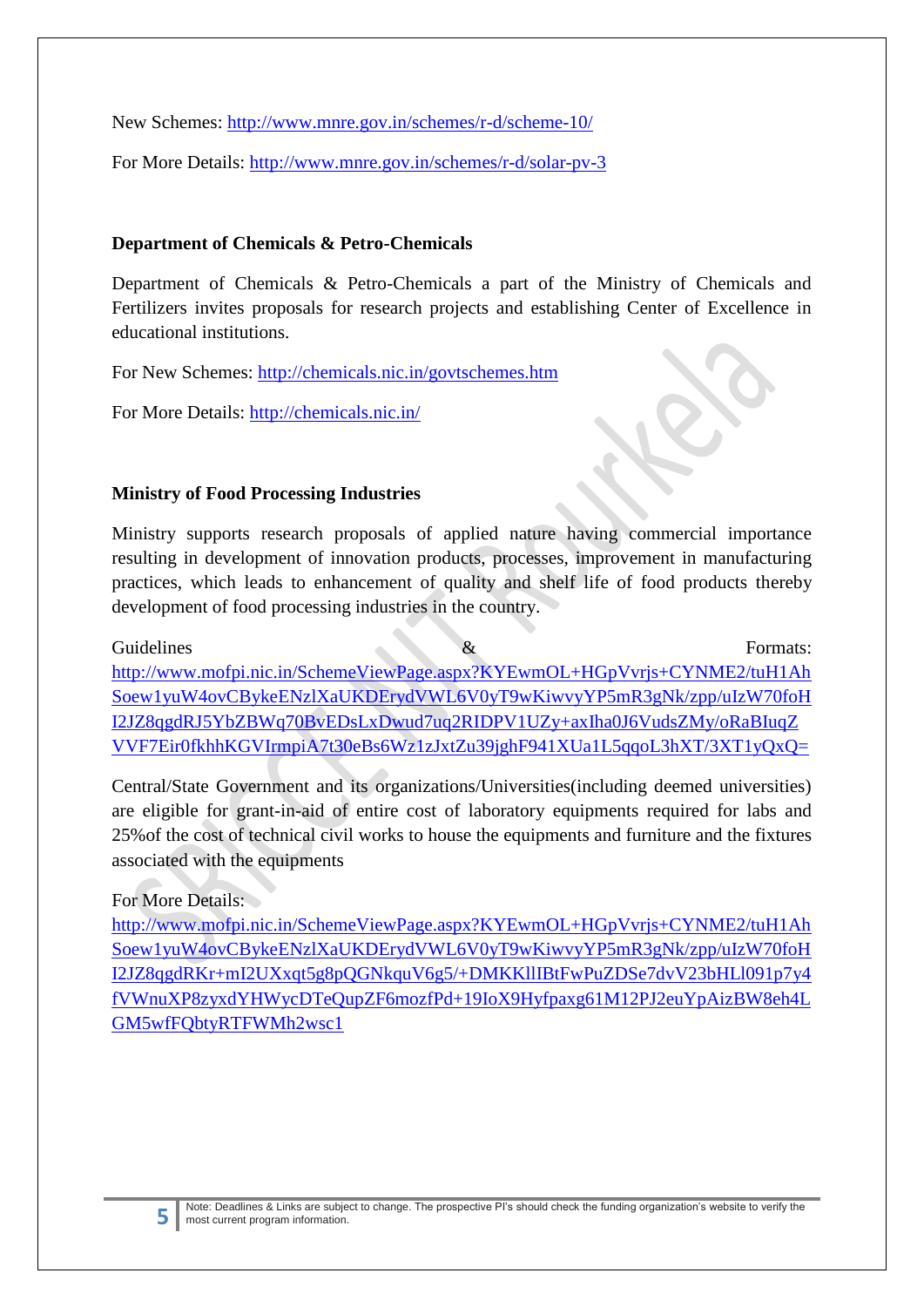# **Establishment of Centers of Excellence in Frontier Areas of Science and Technology (MHRD)**

The Centre of Excellence (CoE) is expected to be a collaborative activity between a team of high quality researchers in the institution and researchers or research-users in several companies or organizations on new and emerging technologies, multi-disciplinary and translational research relevant to national development goals.

Forms & Formats: [http://mhrd.gov.in/sites/upload\\_files/mhrd/files/FAST.pdf](http://mhrd.gov.in/sites/upload_files/mhrd/files/FAST.pdf)

#### **Council of Scientific & Industrial Research**

CSIR provides financial assistance to promote research work in the fields of Science & Technology, including Agriculture, Engineering and Medicine. The assistance is provided by way of grants to Professors/Experts in regular employment, in the universities, IITs, postgraduate institutions, recognised R&D laboratories both in public and private sectors. Research proposals of applied nature as well as those falling under basic sciences which attempt to solve specific problems being pursued by CSIR laboratories, or in newer and complementary fields, are considered for CSIR support. Priority is given to multi-disciplinary projects which involve inter-organisational co-operation (including that of CSIR laboratories). However, preference is given to schemes which have relevance to research programmes of CSIR laboratories

Forms & Formats: [http://csirhrdg.nic.in/res\\_forms.htm](http://csirhrdg.nic.in/res_forms.htm)

Guidelines and other details: [http://csirhrdg.nic.in/res\\_grants.htm](http://csirhrdg.nic.in/res_grants.htm)

### **Ministry of Mines**

Science and Technology Project Proposals are invited from academic institutions for the thrust areas in mining.

Guidelines and formats: [http://mines.nic.in/writereaddata/Filelinks/ad8571cc\\_merged\\_document.pdf](http://mines.nic.in/writereaddata/Filelinks/ad8571cc_merged_document.pdf)

### **Ministry of Water Resources**

Ministry of Water Resources (MoWR) provides financial assistance to promote research work in the field of Water Resources Engineering. The assistance is provided by way of grants to academicians / experts in the Universities, IITs, recognised R&D laboratories, Water Resources / Irrigation departments of the Central and State Governments and NGOs. Research proposals of applied nature as well as basic research are considered for MoWR support.

Forms & Guidelines:<http://wrmin.nic.in/writereaddata/linkimages/intro932183917.pdf>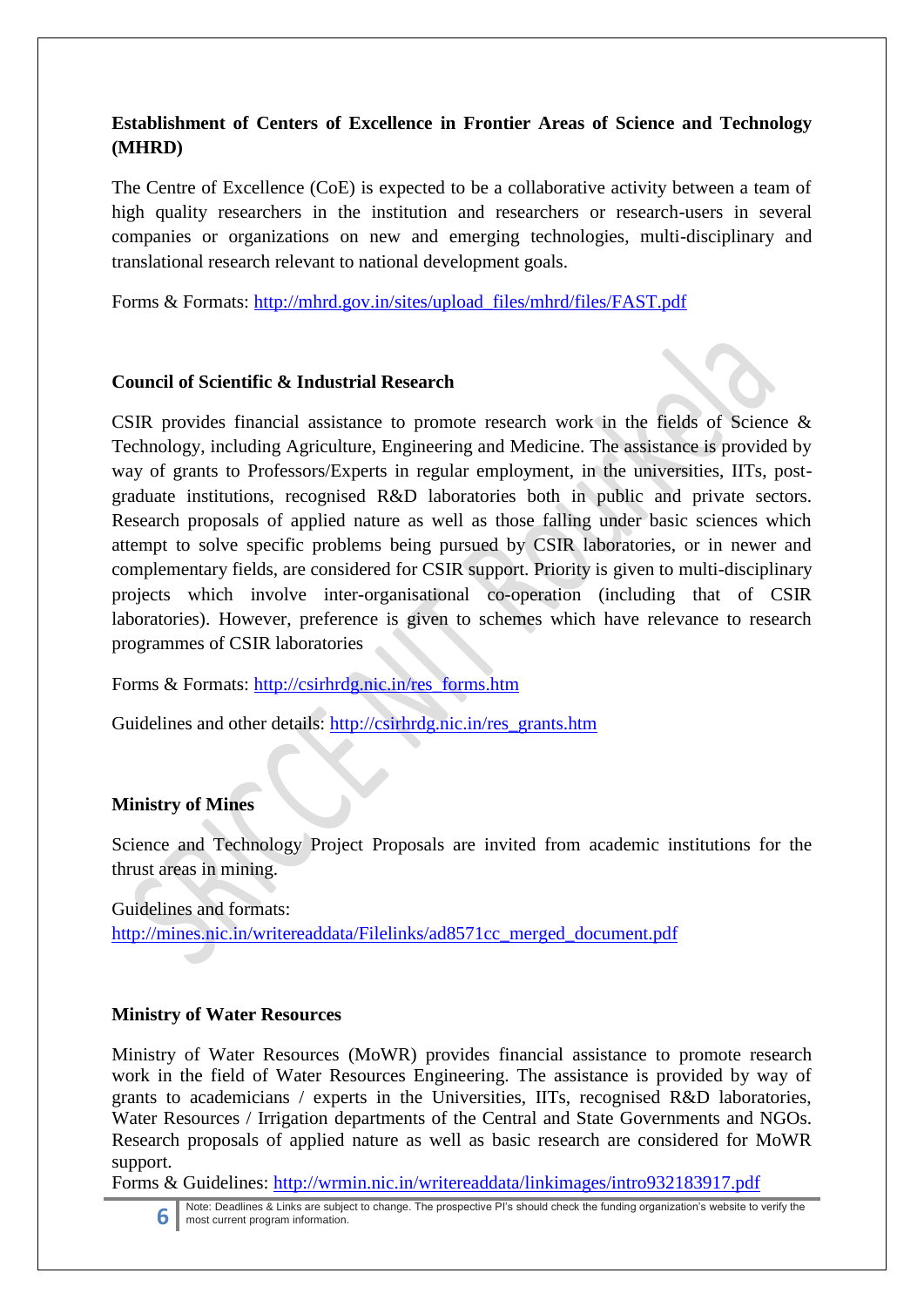# **Central Mine Planning & Design Institute Limited (CMPDI)**

CMPDI invites research proposals in prescribed format on various topics. For more details:<http://www.cmpdi.co.in/research.php>

# **INSPIRE Fellowship (DST)**

INSPIRE fellowship aims at enhancing research fellowships for doctoral studies and opening up partnerships with private sector for topping the Government's efforts in nurturing talents for scientific research. This scheme is applicable to Basic and Applied sciences as well as Medicine, Agriculture etc. with provision of multiple entries. The fellowship will be offered to (1) University 1st Ranker in a particular subject at PG level examination in Basic and Applied Science courses as well as (2) INSPIRE scholar, who have secured aggregate marks of 65 % are above at the 2 year MSc or 5 year Integrated MSc/MS

For More details:<http://www.inspire-dst.gov.in/fellowship.html>

### **INSPIRE Faculty Scheme (DST)**

INSPIRE Faculty Scheme opens up an 'Assured Opportunity for Research Career (AORC)' for young researchers in the age group of 27-32 years. It is expected to augment high quality scientific manpower in scientific and educational institutions. It provides attractive opportunities to young achievers for developing independent scientific profiles and intends helping them emerge as S&T leaders in the long term. The Scheme offers contractual research positions. It provides career opportunities, but it is not a guarantee for tenure positions after 5 years.

Eligibility: Indian citizens and people of Indian origin including NRI/PIO status with PhD (in science, mathematics, engineering, pharmacy, medicine, and agriculture related subjects) from any recognized university in the world.

Those who have submitted their PhD Theses and are awaiting award of the degree are also eligible.

The upper age limit at the time of awarding the offer should be 32 years for considering support for a period of 5 years.

Candidates who are employed (in any form i.e. permanent, contractual) with any organization within India will be eligible to apply. However, they will be considered only for the Research

Grant component of the INSPIRE Faculty Award scheme.

For more details: [http://www.inspire-dst.gov.in/faculty\\_scheme.html](http://www.inspire-dst.gov.in/faculty_scheme.html)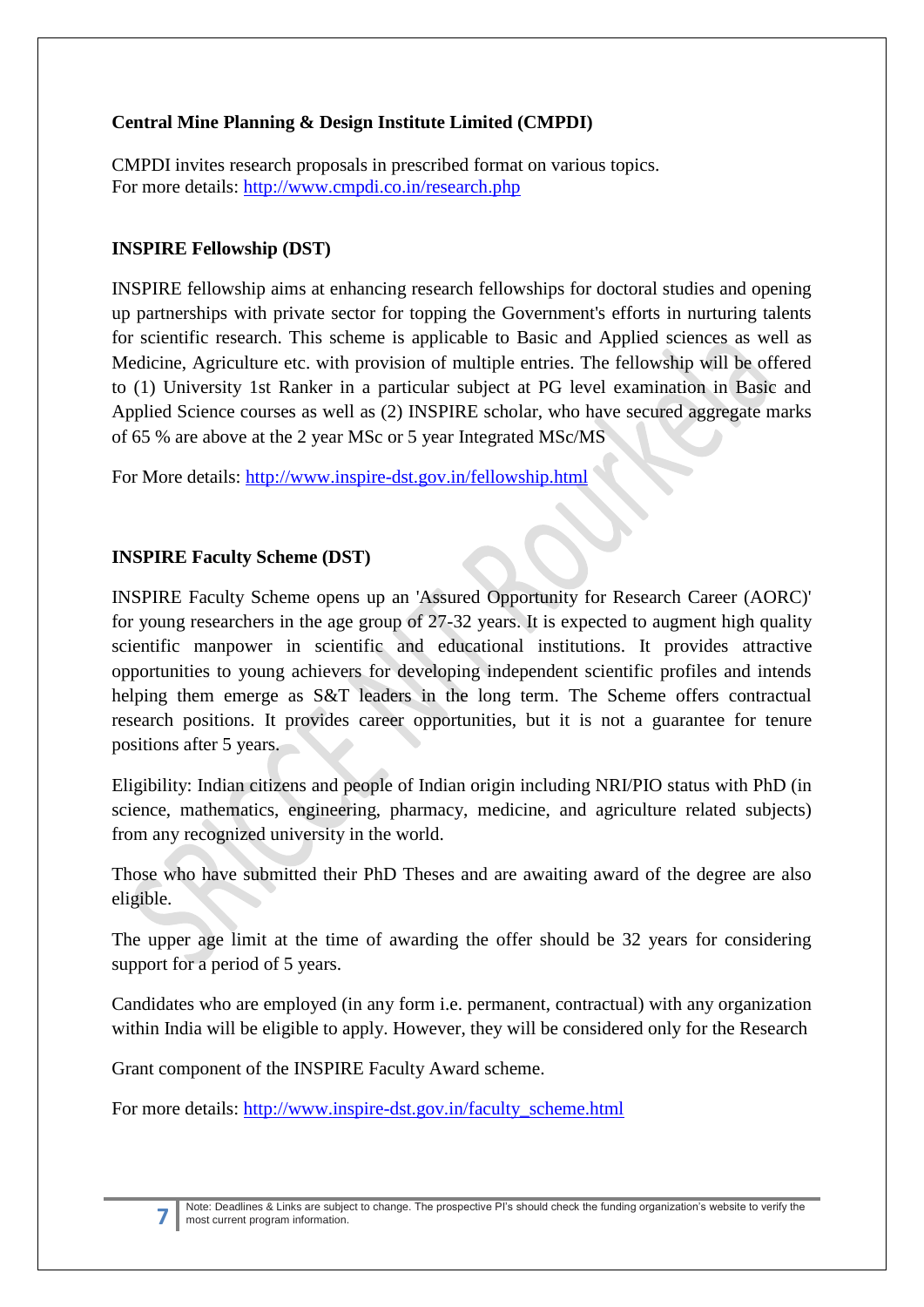# **Fund for Improvement of S&T Infrastructure (FIST) (DST)**

Considering the present status of the S&T sector in the universities and related academic institutions who are in dire need for strengthening the existing S&T infrastructure support with adequate funding and associated flexibility, Government of India in the year 2000 announced a major new initiative titled "Fund for Improvement of S&T infrastructure in universities & higher educational institutions (FIST)" to rebuild the Science & Technology infrastructure in the country.

**Eligibility**: For **University / Academic Institutions,** the support will be considered for the 'Department / School / Center' as a unit. All Science (including Medical & Agriculture) and Engineering Departments/ Centres having strong postgraduate teaching and research programs which have existed for at least 3 years or more in universities and other higher educational institutions are eligible. The Department/ Centre/ School already supported under FIST Program may submit fresh proposal after completion of the ongoing project provided such projects completed in all respects and obtained `Completion Certificate' whose copy may be attached in the current proposal. Progress of ongoing project of the Department/ Centre/ School will be monitored as per monitoring schedule of the Program and any additional requirements will be considered as a part of that exercise.

For More Details:<http://www.fist-dst.org/index.asp>

Forms and Formats available at:<http://www.fist-dst.org/html-flies/formats.htm>

Advertisement & guidelines for new proposals: [http://www.fist-dst.org/html](http://www.fist-dst.org/html-flies/advertisement-guidelines.htm)[flies/advertisement-guidelines.htm](http://www.fist-dst.org/html-flies/advertisement-guidelines.htm)

### **Nano Mission (DST)**

The Nano Mission is an umbrella programme for capacity building which envisages the overall development of this field of research in the country and to tap some of its applied potential for nation's development. In brief, the objectives of the Nano-Mission are:

- Basic Research Promotion
- Infrastructure Development for Nano Science & Technology Research
- Nano Applications and Technology Development Programmes
- Human Resource Development
- International Collaborations

How to apply: The Nano Mission receives proposals for financial support throughout the year. In other words, there is no last date for applying for financial support. Decisions on various funding applications are taken periodically. Currently, financial support for the following R&D activities is available —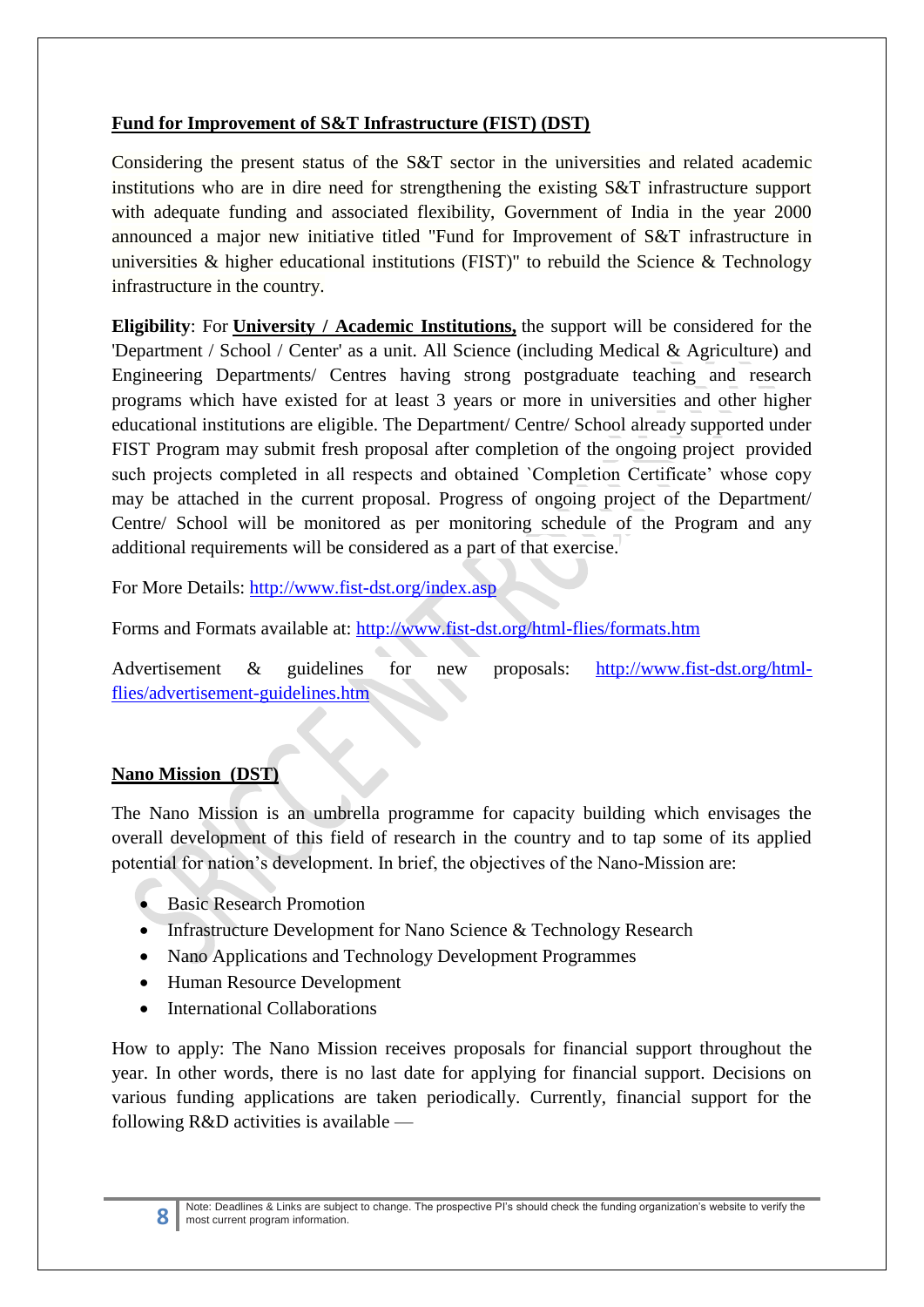- R&D projects from individual scientists or a group of scientists. Normal duration of such projects will be 3 years.
- Establishment of centres of excellence and sophisticated research facilities. Normal duration for such projects will be 5 years.
- Joint Institution-Industry Linked projects for development of products and devices utilizing nanotechnology. In such projects, partial financial contribution by the participating industry is desirable. For the participating industry, DSIR's SIRO recognition is desirable. Normal duration for such projects will be 3-5 years.
- Launching M.Sc./M.Tech. programmes in Nano Science and Technology in government institutions.

Formats & Guidelines:

[http://nanomission.gov.in/Formats\\_new/formats\\_Guideliness\\_nano.htm](http://nanomission.gov.in/Formats_new/formats_Guideliness_nano.htm)

Guidelines for implementing projects:<http://nanomission.gov.in/formats/guide1.htm>

Online Project Submission portal:<http://nanomission.gov.in/online.htm>

Joint Institute – Industry linked projects: [http://nanomission.gov.in/Formats\\_new/NEW/New-](http://nanomission.gov.in/Formats_new/NEW/New-PPD-III_NATDP.doc)[PPD-III\\_NATDP.doc](http://nanomission.gov.in/Formats_new/NEW/New-PPD-III_NATDP.doc)

# **Women Scientists Scheme (WOS-A): (DST)**

The 'Women Scientists Scheme (WOS-A)' of the Department of Science and Technology is aimed to provide opportunities to women scientists and technologists for pursuing research in basic or applied sciences in frontier areas of science and engineering (like (1) Physical Science; (2) Chemical Science; (3) Mathematical Science; (4) Life sciences; (5) Earth Sciences; (6) Atmospheric Sciences; (7) Engineering Sciences). A special provision has been made under this Scheme to encourage those women scientists who have had breaks in their careers. Persons already in employment need not apply.

For Details & Formats: <http://online-wosa.gov.in:8080/wosa/public/doWelcome.action>

### **Women Scientists Scheme (WOS-B): (DST)**

This scholarship is specially intended to encourage women scientists involved in research and application of innovative solutions for various societal issues. This scholarship would be made available to the aspiring women scientists willing to work for the search, design, adaptation and demonstration of Science and Technological skills and techniques for improving the income generating activity and reducing drudgery of weaker sections of our society in different occupations, capacity building on the societal programs at the grassroot level etc.

The minimum essential qualifications are PG degree equivalent to M.Sc in basic or Applied Science, B Tech in Engineering Science and MBBS or other equivalent professional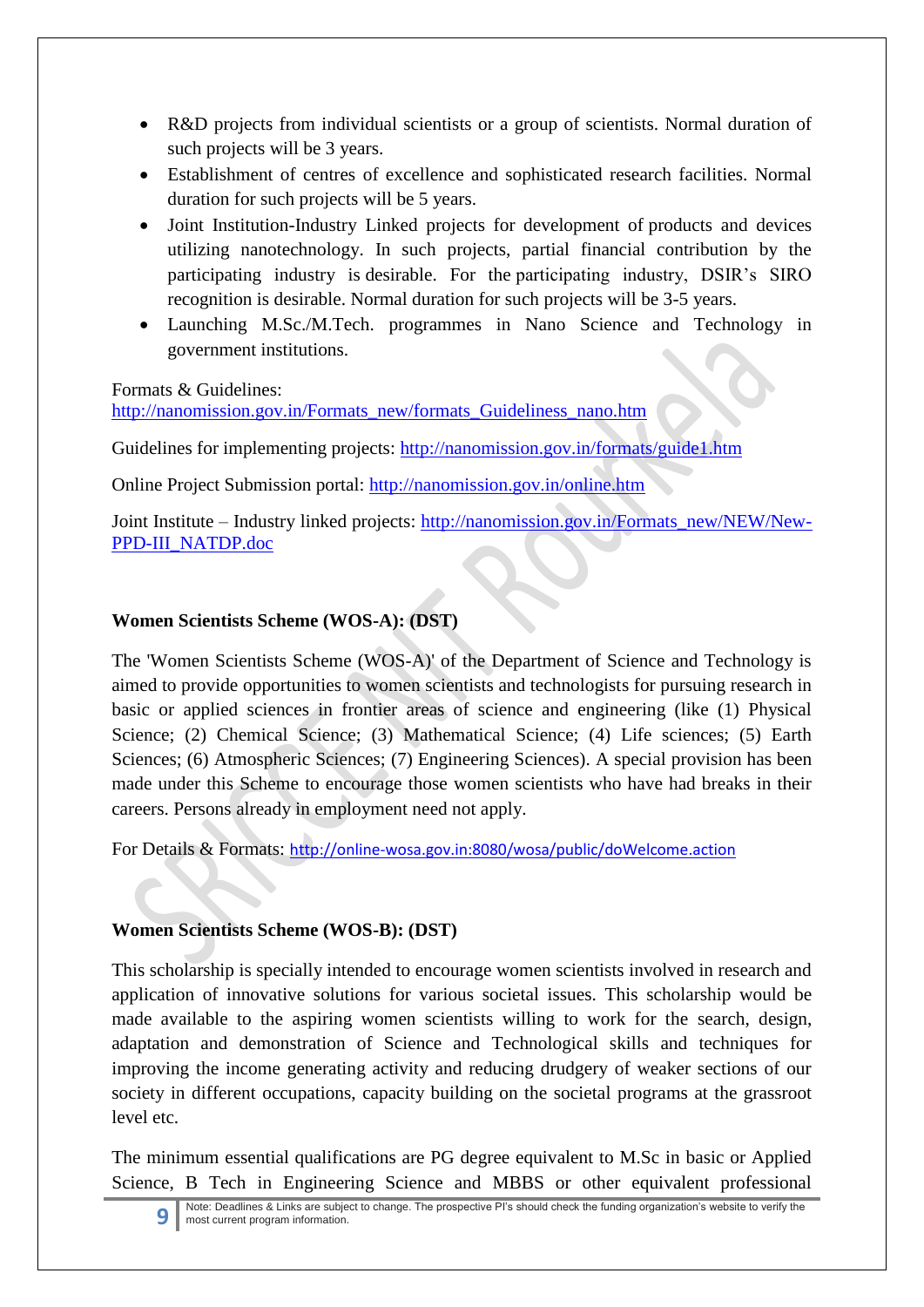qualifications. The desirable qualifications are PhD in Basic or Applied Science, M.Tech in Engineering Science and MD/MS, DM/MCH in Medical Science from recognized Universities. Cut off age for the candidate is 50 years. The candidates should also have working experience and linkages with the relevant organization to carry out research on R&D projects of societal relevance.

Guidelines for WOS-B:

[http://www.dst.gov.in/whats\\_new/whats\\_new11/Terms\\_and\\_Conditions\\_for\\_WOS-B.pdf](http://www.dst.gov.in/whats_new/whats_new11/Terms_and_Conditions_for_WOS-B.pdf)

Department of Science and Technology Fellowship for Women Scientists (DISHA) program: [http://www.dst.gov.in/whats\\_new/whats\\_new12/WOS-B-2012.PDF](http://www.dst.gov.in/whats_new/whats_new12/WOS-B-2012.PDF)

### **Women Scientists Scheme (WOS-C): (DST)**

This category is mainly focused to provide an opportunity to women scientists for selfemployment by utilizing their specialized domain knowledge in areas such as patenting, proof reading, science journalism, technical translation, clinical pathology labs, medical transcription etc. The objective of this scholarship is to create a large pool of trained women workforce with experience in the diverse areas mentioned above and building up a professional network.

For More Details:<http://www.dst.gov.in/scientific-programme/wos-ppts/WOS-C.pdf>

### **National Science & Technology Management Information System (NSTMIS) (DST)**

The National Science & Technology Management Information System (NSTMIS) division of the Department of Science & Technology (DST) is the nodal agency for collection, analysis and dissemination of vital S&T information at the national level.

The Scheme: The division sponsors research projects/studies to interested investigators / organizations under the NSTMIS Scheme. The broader areas where studies could be taken up in the sponsored mode are S&T investment, S&T infrastructure, S&T output, S&T databases, S&T manpower, R&D productivity/efficiency etc.

Some of the areas in which the research proposal/ studies could be submitted are given as below:

- $\bullet$  Human Resources in S&T
- R&D Infrastructure/ Resources
- S&T Studies in Higher Education Sector
- Mobility of S&T Professionals
- R&D and Innovation
- IPR Management
- Scientometric Studies in S&T

The pertinent themes / sub-areas to be addressed under these areas for submission of research proposals under the NSTMIS Scheme are listed at the NSTMIS website.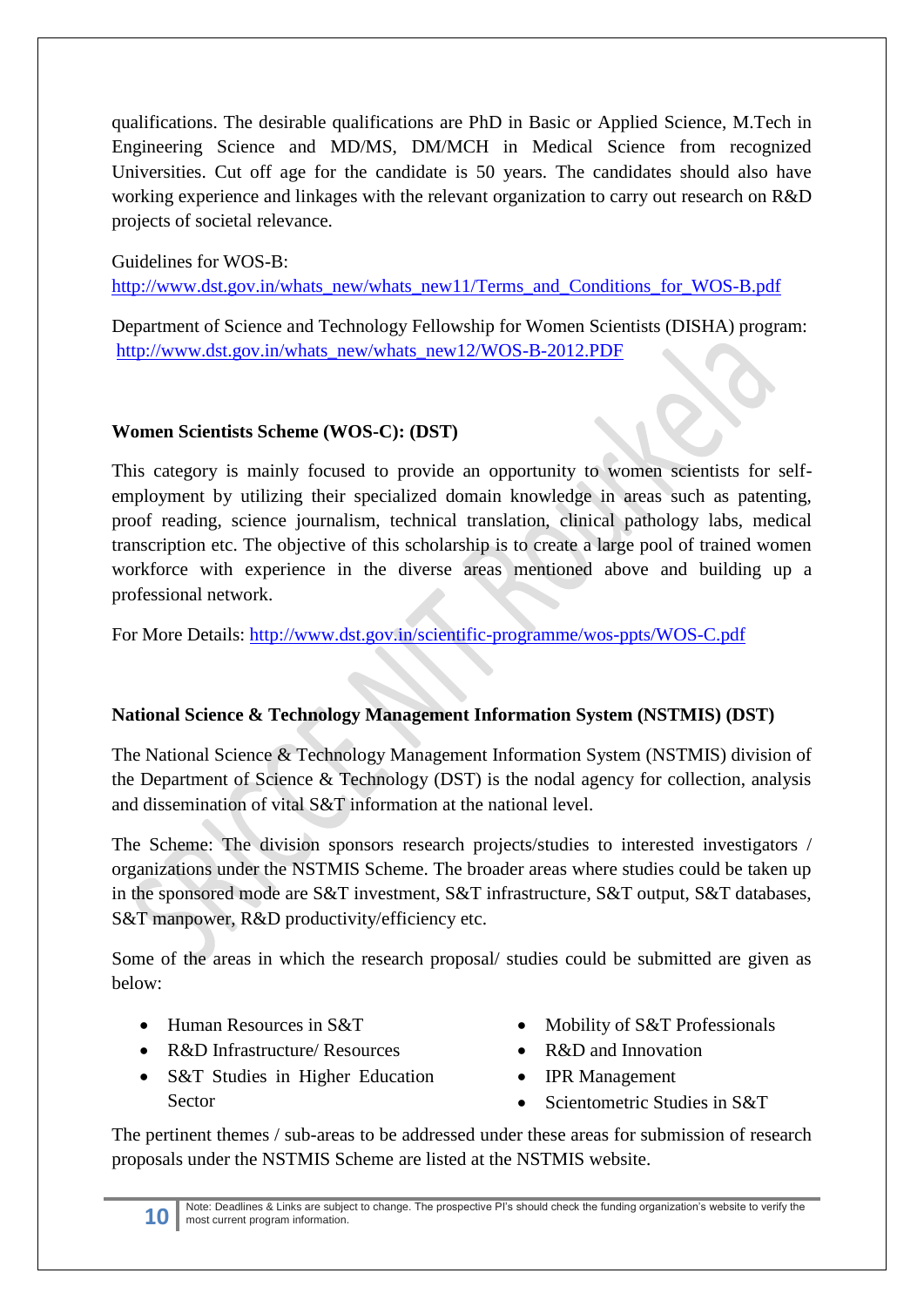Who can apply: Scientists, Technologists, Statisticians, Economists, Sociologists, Development/ Planning/ Policy Experts, Management Specialists etc. from academic/ research institutions, registered societies, and consultants may submit their proposals in a prescribed format.

Call for research proposals:<http://www.nstmis-dst.org/PDF/CallforResearchProposals.pdf>

For Guidelines:<http://www.nstmis-dst.org/Guideline.aspx>

Formats are available:<http://www.nstmis-dst.org/Format.aspx>

# **Drugs & Pharmaceutical Research (Collaborative R&D Projects) (DST)**

Recognising the profound influence of R&D on the prospects and opportunities for the growth of the Indian Drug Industry, Department of Science and Technology (DST), Government of India mounted the programme on drug development during 1994-95 for promoting collaborative R&D in drugs and pharmaceuticals sector with the following specific objectives:

- To synergise the strengths of publicly funded R&D institutions and Indian Pharmaceutical Industry.
- To create an enabling infrastructure, mechanisms and linkages to facilitate new drug development.
- To stimulate skill development of human resources in R&D for drugs and pharmaceuticals; and
- To enhance the nation's selfreliance in drugs and pharmaceuticals especially in areas critical to national health requirements.

Any Indian company/firm engaged in drug development manufacturing jointly with:

- National laboratory under CSIR, ICMR, etc.
- University department/other academic institution such as IIT, IISc., etc.
- Any other publicly funded R&D Institution

For More Details:<http://www.dst.gov.in/scientific-programme/td-drugs.htm>

### **Instrumentation Development Programme (DST)**

Instrumentation is one of the major areas of Science & Technology which makes a great impact on vital sectors of national activities such as education, scientific research, industry, agriculture, medicine and health etc. The Department of Science  $\&$  Technology (DST) has been promoting the area of Instrumentation through its Instrumentation Development Programme (IDP).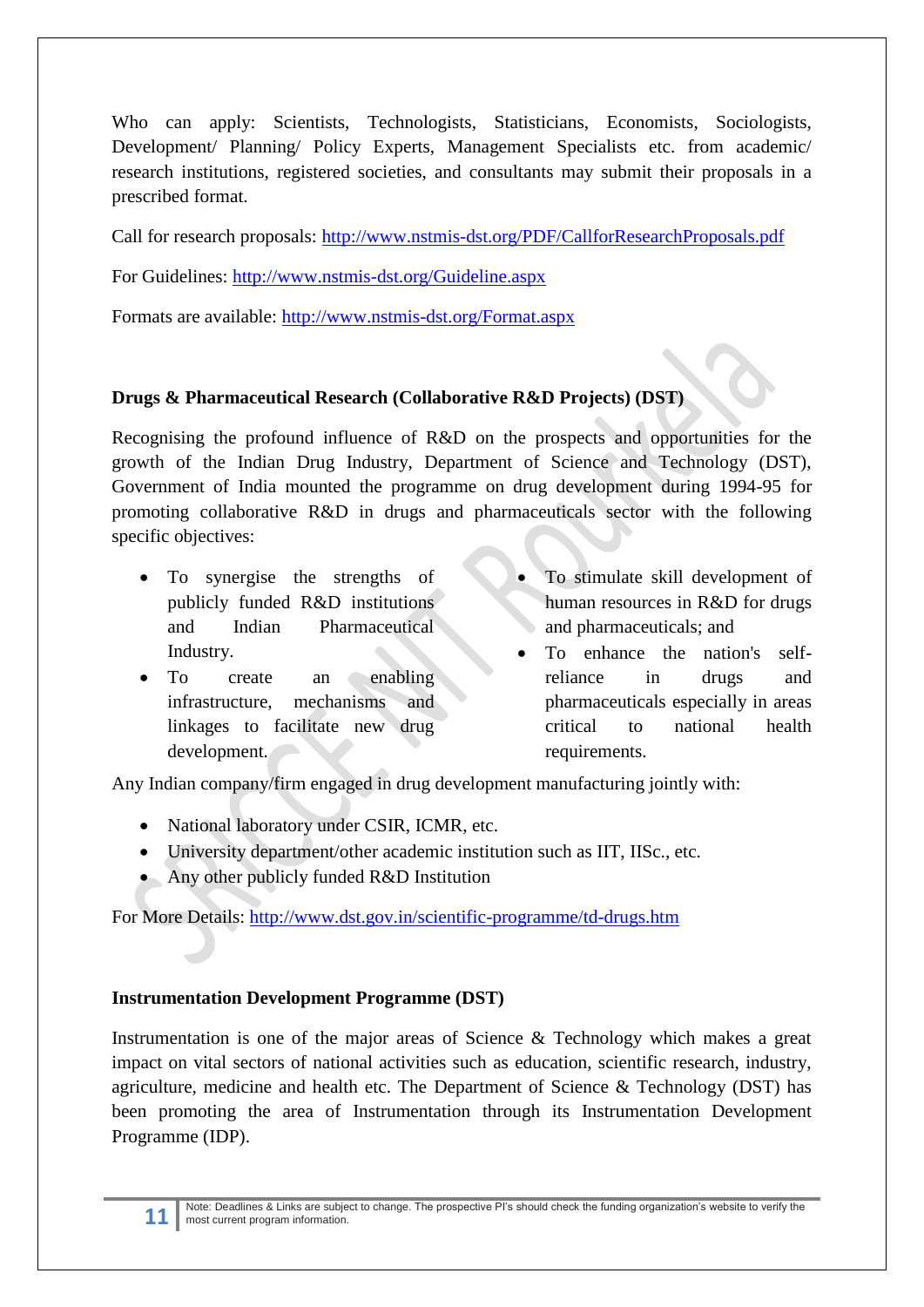The programme focuses on strengthening indigenous capability for research, design, development and production of instruments in the country leading to fulfillment of the following objectives: -:

- Indigenous development and production of instruments,
- Continuous updating of the technology of instruments to keep pace with technology improvements taking place globally, and
- Innovations in the area of instrumentation.

Activities supported under IDP: Programmes to support and sustain development and production of indigenous and affordable instruments are evolved and supported under the IDP. The following types of activities are evolved and supported under IDP:

- a) Project support to scientists and technologists
	- a. The Instrument/technology development programmes are supported with mandatory industry participation so as to facilitate easy absorption of technology and commercial production of the developed instrument/technology.
- b) Project Formulation
	- a. The following activities are supported under IDP for evolving well defined cocoordinated Research & Development projects involving Scientists/Technologists; Industries and Experts:
		- i. Cluster of Projects Meetings on identified Themes in Thrust Areas
	- b. Brainstorming Sessions/Discussion Meetings in Specialized Areas of national importance
- c) Creation of National Facilities

For submission of project proposals and financial assistance: [http://www.dst.gov.in/scientific](http://www.dst.gov.in/scientific-programme/idp-form.pdf)[programme/idp-form.pdf](http://www.dst.gov.in/scientific-programme/idp-form.pdf)

For More Details:<http://www.dst.gov.in/scientific-programme/t-d-idp.htm>

# **Natural Resources Data Management System (NRDMS) (DST)**

This programme is a multi-disciplinary and multi-institutional R&D programme of the Department of Science and Technology, aimed at developing methodologies for building and promoting the use of spatial data management and analysis technologies in local area planning. In the context of NRDMS, any natural resource, which is important for local area development, is relevant for study. For developing necessary inputs for local planning strategies, NRDMS is supporting several academic and R & D Institutions with projects specially focusing towards the need of local level planning. Emphasis is being given on spatial data management and analysis technology for natural resources management to carry out R & D related to informatics especially the geo-informatics for finding solutions to local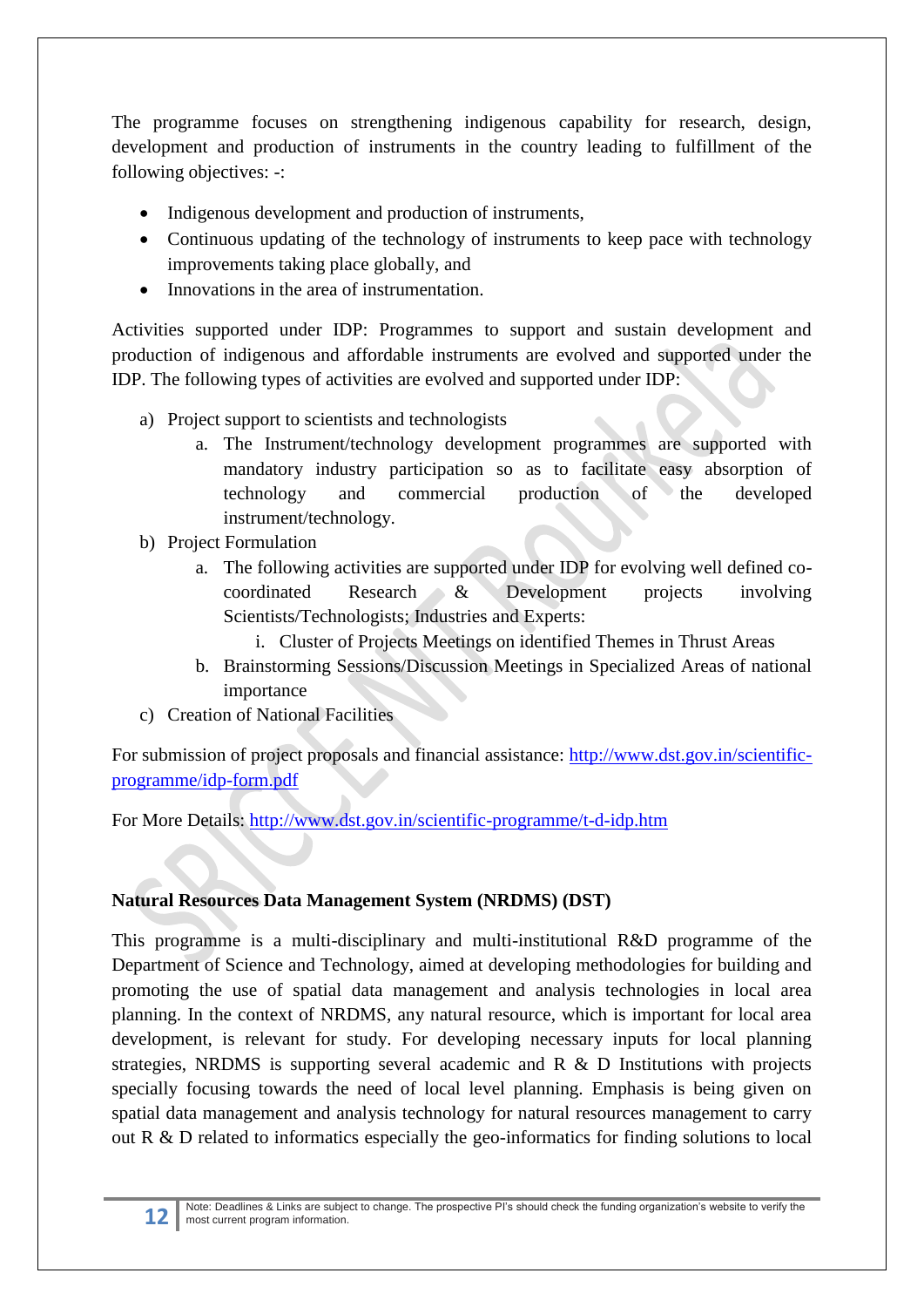specific problems related to natural resources and provide necessary information to the planners to make objective decisions.

R&D areas of NRDMS:

- Land & Water Management
- Watershed Management
- Natural Disaster Mitigation
- Panchayat Level Resource
- Energy Planning
- Microwave Remote Sensing
- GIS in Local Level development
- Ground Water Studies
- Software Development by R & D Groups

For more on R& D Programs:<http://nrdms.gov.in/programme.asp>

For Project Guidelines/Formats: [http://nrdms.gov.in/downloadable\\_form.asp](http://nrdms.gov.in/downloadable_form.asp)

# **Technology Systems Development Programme (DST)**

The Programme has two major objectives:

- Development and integration of technologies in identified areas.
- Promote application of advanced technology for improving the performance, value addition and exportability of various products.

Areas Promoted:

- Glass Technology Upgradation
- Development of Technology for Bio-fuels
- Structure Technology for Distress Diagnostics etc
- Information and Communication Technology Systems For Application in Rural Areas
- Water Purification
- Bio-molecular Electronics and Conducting Polymers

For more details on proposals: [http://www.dst.gov.in/scientific-programme/t-d-joint](http://www.dst.gov.in/scientific-programme/t-d-joint-techsys.htm)[techsys.htm](http://www.dst.gov.in/scientific-programme/t-d-joint-techsys.htm)

# **Science for Equity Empowerment and Development (SEED) (DST)**

Science for Equity, Empowerment and Development (SEED) Division has been set up under the Department of Science and Technology, established with the broad objectives of providing opportunities to motivated scientists and field level workers to take up action oriented and location specific projects aiming towards socio-economic upliftment of poor and disadvantaged sections of the society through appropriate technological interventions especially in the rural areas. Under this program efforts have been made to associate concerned National Labs or other specialist S&T institutions with each major program so as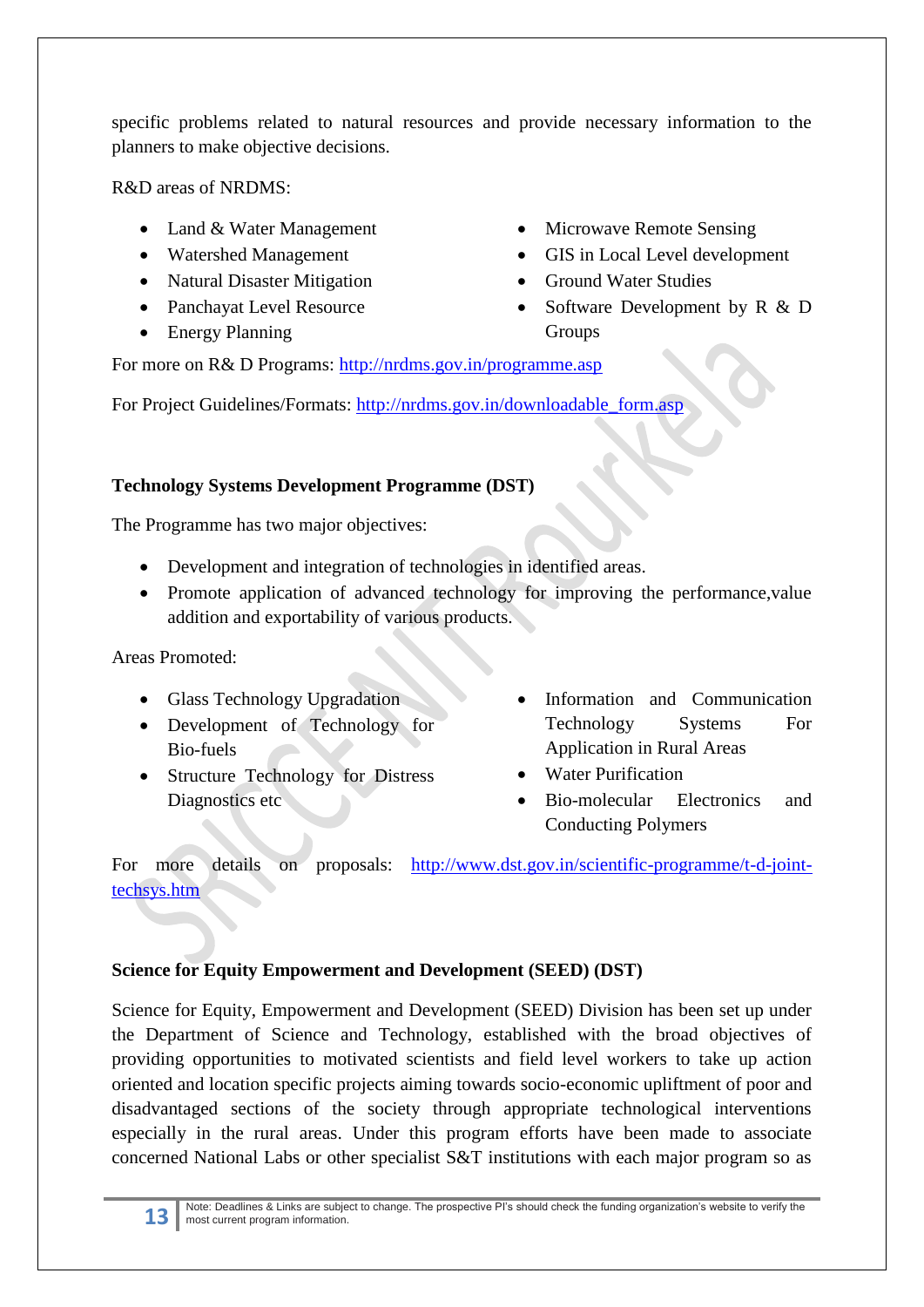to build-in expert input, utilize national S&T infrastructure and link it up with grassroots S&T interventions/initiatives.

For Ongoing & Future Programmes:<http://www.scienceandsociety-dst.org/Programmes.htm>

Guidelines, Terms and Conditions:<http://www.scienceandsociety-dst.org/downloads.htm>

# **State Science & Technology Programme (DST)**

While continuing the catalytic role in encouraging the State Government's initiatives, the department would launch certain programmes of importance identified through various consultations pro-actively. The department would strive to evolve and support certain joint programmes focusing on multi-sectoral area based approach to rural / regional development in co-operation with multiple State & Central Institutions, NGO's and State S&T Councils. These areas would be so identified where S&T intervention could significantly improve the existing socio-economic conditions. Demonstration and Field trials of socially relevant technologies would specially be encouraged. Interaction between State S&T Councils in similar ecological zone has been initiated and would be promoted further in future to facilitate joint S&T Programme formulation.

DST would welcome proposals having clearly established linkages of S&T to overall development of the state. The area identified should have potential to contribute in socioeconomic upliftment of the people of state. DST encourages formulations of proposals through consultative process and interested organisations are welcome to discuss ideas, concepts, proposed activities etc. relevant to state needs.

Guidelines and Format for Submitting of Project Proposals: [http://www.dst.gov.in/scientific](http://www.dst.gov.in/scientific-programme/call-for-papers/guidelines.pdf)[programme/call-for-papers/guidelines.pdf](http://www.dst.gov.in/scientific-programme/call-for-papers/guidelines.pdf)

For Current Proposal visit: [http://www.dst.gov.in/scientific-programme/s-t\\_scst.htm](http://www.dst.gov.in/scientific-programme/s-t_scst.htm)

# **Department of Biotechnology (DBT)**

DBT invites research proposals in prescribed format on various topics.

Call for Proposals: [http://dbtindia.nic.in/uniquepage.asp?id\\_pk=60](http://dbtindia.nic.in/uniquepage.asp?id_pk=60)

# **Board of Research in Fusion Sciences & Technology (BRFST)**

BRFST invites research proposals in prescribed format on various topics.

Forms & Formats:<http://www.nfp.pssi.in/documents/Docs%20for%20new%20projects.rar>

Research areas & More Details: [http://www.nfp.pssi.in/documents/research\\_areas.html](http://www.nfp.pssi.in/documents/research_areas.html)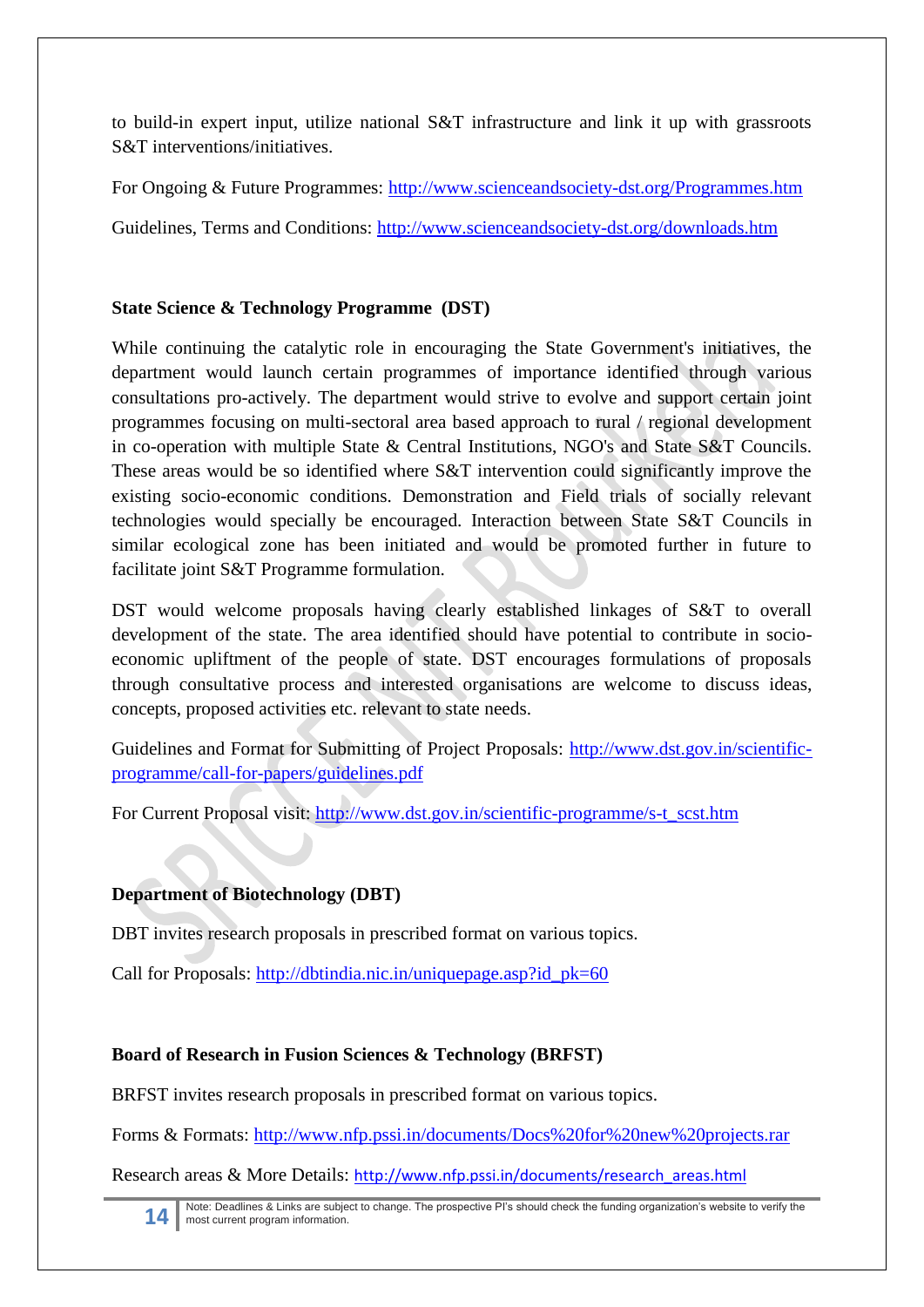### **Indo-US Science & Technology Forum (International)**

The Indo-US Science and Technology Forum solicits proposals twice per year for activities, events, and initiatives that promote interactions between the scientific and research communities in India and the US. Proposals are peer reviewed in both the US and India, and awards are announced.

Call for proposals & formats: [http://www.indousstf.org/fullstory.aspx?storyheadline=Call%20for%20Proposals&prevmytitl](http://www.indousstf.org/fullstory.aspx?storyheadline=Call%20for%20Proposals&prevmytitle=Call%20for%20Proposals§ionid=S33) [e=Call%20for%20Proposals&sectionid=S33](http://www.indousstf.org/fullstory.aspx?storyheadline=Call%20for%20Proposals&prevmytitle=Call%20for%20Proposals§ionid=S33)

#### **Human Frontier Science Program (International)**

HFSP is an international program of research support, funding frontier research on the complex mechanisms of living organisms. Research is funded at all levels of biological complexity from biomolecules to the interactions between organisms. Research grants are provided for teams of scientists from different countries who wish to combine their expertise in innovative approaches to questions that could not be answered by individual laboratories.

Information & Guidelines: [http://www.hfsp.org/funding/research-grants/information-and](http://www.hfsp.org/funding/research-grants/information-and-guidelines)[guidelines](http://www.hfsp.org/funding/research-grants/information-and-guidelines)

For More Details:<http://www.hfsp.org/funding/research-grants>

### **Japan Society for the Promotion of Science (International)**

JSPS invites online research proposals in prescribed format on various topics.

For Guidelines & Forms:<http://www.jsps.go.jp/english/e-bilat/call.html>

# **Wellcome Trust/DBT India Alliance (International)**

This scheme supports outstanding researchers of any nationality, either medically qualified or science graduates, who wish to pursue a research career in an academic institution in India. Applicants must have demonstrated their ability to lead an independent research project and group.

For More Details:<http://www.wellcomedbt.org/index.html>